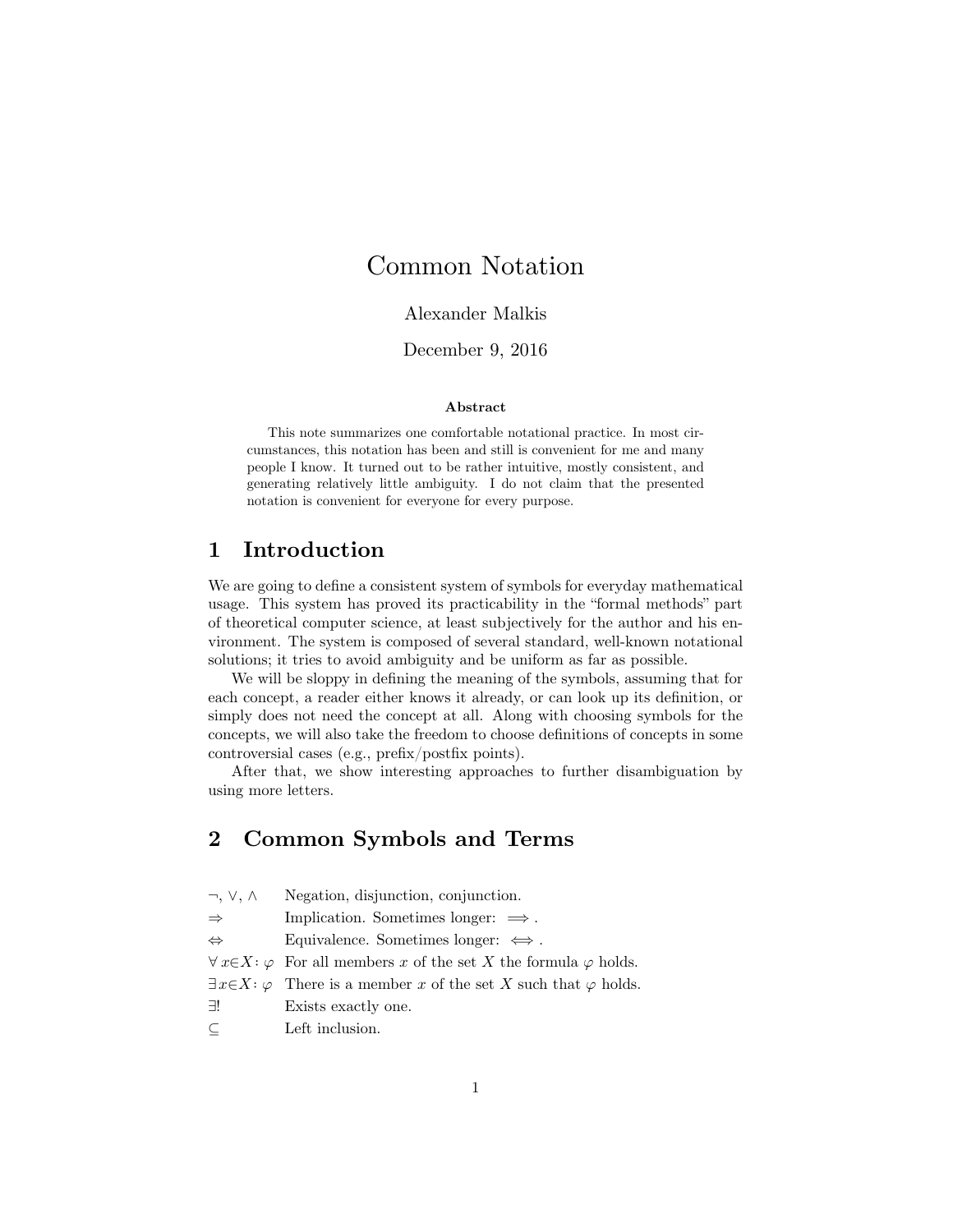|                       | Strict left inclusion.                                                                                                                                                                                                   |
|-----------------------|--------------------------------------------------------------------------------------------------------------------------------------------------------------------------------------------------------------------------|
| C                     | Ambiguous. Avoid using it by default.                                                                                                                                                                                    |
| Ů                     | Disjoint union. E.g., $A \cup B$ .                                                                                                                                                                                       |
| Ø                     | The empty set.                                                                                                                                                                                                           |
| $\{   \}$             | Class term. The term $\{x \mid \varphi\}$ denotes the class of all x that satisfy<br>a formula $\varphi$ . E.g., $\{A \mid A \subseteq \{1,2,3\}\}.$                                                                     |
| $:=$                  | Assignment statement in programs. E.g., x=5.                                                                                                                                                                             |
| $\det$<br>$\iff$      | Defining-equivalence sign. Used to define the relation on the left-<br>hand side via the formula on the right-hand side. E.g., $A\subsetneq B \Leftrightarrow$<br>$A \subseteq B \land \exists x \in B$ : $x \notin A$ . |
| def<br>$=$            | Defining-equality sign. Used to define the symbol on the left-hand<br>side by the construct on the right-hand side. E.g., $B \stackrel{\text{def}}{=} \{A \mid A \subseteq$<br>${1,2,3}$ .                               |
| id                    | For a set X, the term $\mathrm{id}_X$ denotes the binary identity relation on X,<br>i.e., $\mathrm{id}_X \stackrel{\text{def}}{=\!\!=} \{(x,x) \mid x \in X\}.$                                                          |
| $\{\, ,\, \}_{K}$     | The term $\{x,y\}_{\mathcal{K}}$ is the Kuratowski pair $\{\{x\},\{x,y\}\}.$                                                                                                                                             |
| ( , )                 | The term $(x, y)$ is the ordered pair of x and y without specifying how<br>we define pairs.                                                                                                                              |
| ( , , )               | The term $(x, y, z)$ is the ordered triple of x, y, and z without speci-<br>fying how we define triples.                                                                                                                 |
|                       |                                                                                                                                                                                                                          |
| false                 | Boolean falsehood value.                                                                                                                                                                                                 |
| true                  | Boolean veracity value.                                                                                                                                                                                                  |
| $\mathbb B$           | $\stackrel{\text{def}}{=}$ {false, true}.                                                                                                                                                                                |
| $\mathbb{N}_+$        | Natural numbers without zero.                                                                                                                                                                                            |
| $\mathbb{N}_{\geq 0}$ | Natural numbers with zero.                                                                                                                                                                                               |
| N                     | Ambiguous. Avoid using it by default.                                                                                                                                                                                    |
| $\mathbb{N}_n$        | $\stackrel{\text{det}}{=} \{x \in \mathbb{N}_+ \mid x \leq n\}$ for $n \in \mathbb{N}_{\geq 0}$ .                                                                                                                        |
| $\mathbb Z$           | Integers.                                                                                                                                                                                                                |
| ${\mathbb Q}$         | Rationals.                                                                                                                                                                                                               |
| $\mathbb{Q}_+$        | Positive rationals.                                                                                                                                                                                                      |
| $\mathbb{Q}_{\geq 0}$ | Nonnegative rationals.                                                                                                                                                                                                   |
| $\mathbb R$           | Reals.                                                                                                                                                                                                                   |
| $\mathbb{R}_+$        | Positive reals.                                                                                                                                                                                                          |
| $\mathbb{R}_{\geq 0}$ | Nonnegative reals.                                                                                                                                                                                                       |
| $\mathbb C$           | Complex numbers.                                                                                                                                                                                                         |
|                       |                                                                                                                                                                                                                          |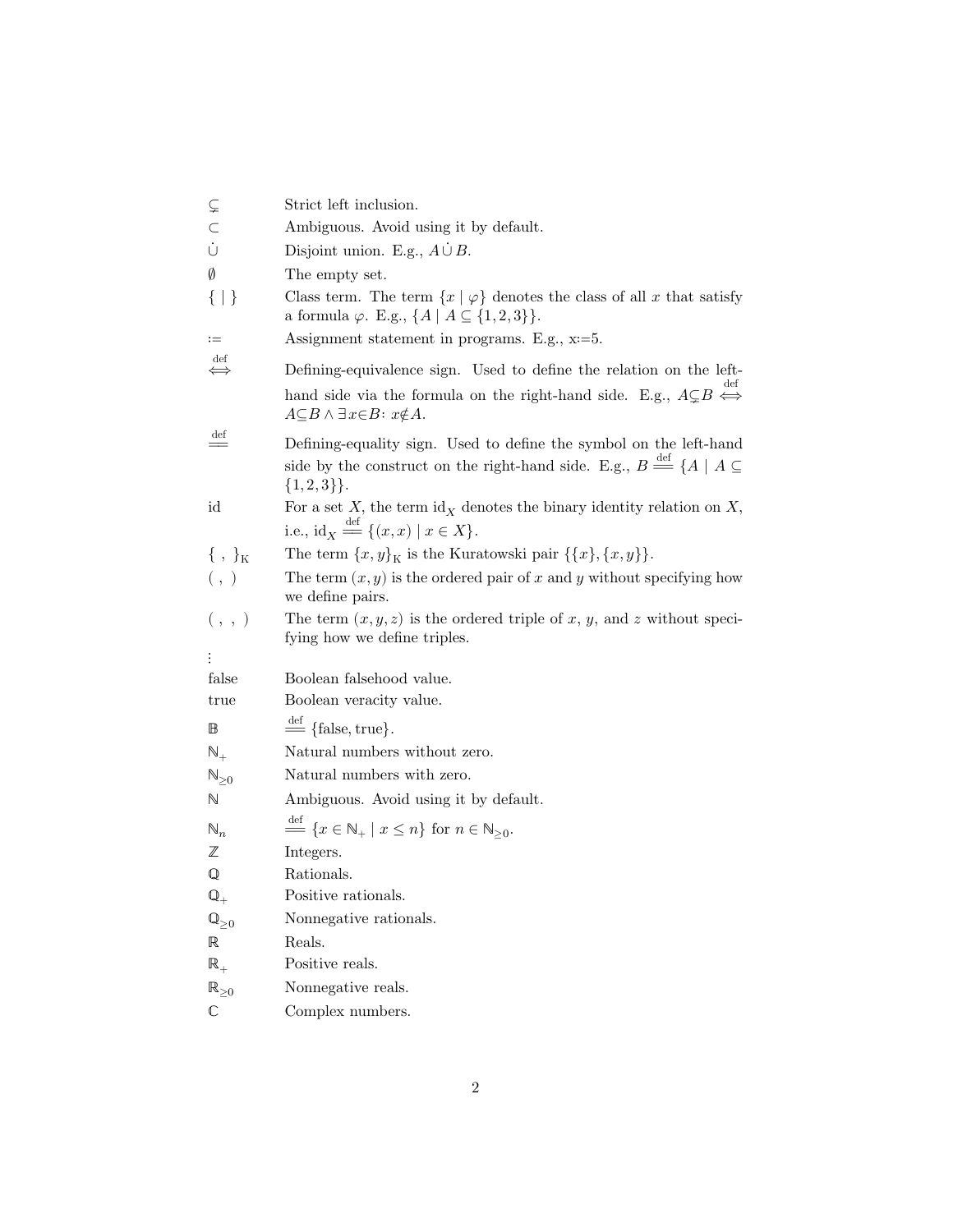- [, ] Closed interval. The term  $[a, b]$  denotes  $\{x \mid a \le x \le b\}$  in a poset taken from the context. Typically, the poset is the set of real numbers with the usual ordering. The same choice of the poset applies to the next three forms. ], ] Left-open and right-closed interval. The term  $[a, b]$  denotes  $\{x \mid a <$  $x \leq b$ . [, [ Left-closed and right-open interval. The term  $[a, b]$  denotes  $\{x \mid a \leq a\}$  $x < b$ . |,  $\lbrack$  Open interval. The term  $\lbrack a, b \rbrack$  denotes  $\{x \mid a < x < b\}.$  $\hookrightarrow$  The term  $X \hookrightarrow Y$  denotes the set of injective (i.e., one-to-one) functions from  $X$  to  $Y$ .  $\rightarrow$  The term  $X \rightarrow Y$  denotes the set of surjective (i.e., onto) functions from  $X$  to  $Y$ .  $\Rightarrow$  The term  $X \rightarrow Y$  denotes the set of bijective functions (i.e., one-toone correspondences) from  $X$  to  $Y$ .  $\Gamma$  The term  $X \dashrightarrow Y$  denotes the set of partial functions from X to Y. dom Domain of a (potentially partial) function. E.g., dom  $f$ . img Image of a function (its set of values). E.g.,  $\text{img } f$ . gfp The greatest fixpoint of a function (if exists). E.g., gfp  $f$ . If  $p$  The least fixpoint of a function (if exists). E.g., If  $p f$ . prefp The set of prefix points of a map on a poset. Defined as prefp  $f =$  ${x \in \text{dom } f | f(x) \leq x}.$ postfp The set of postfix points of a map on a poset. Defined as  $\text{postfp } f =$  ${x \in \text{dom } f \mid x \leq f(x)}.$ mod Ambiguous. First, it's an annotation of a modulo equivalence class, e.g.,  $5 \equiv 2 \pmod{3}$ . Second, it's a remainder after division, e.g.,  $5 \mod 3 = 2$ .  $\cdot$ . Restricting a function's domain. E.g.,  $f|_{\{4,5,6\}}$ .  $\cdot \mid \cdot$  Divisible by. E.g., 4 | 2, but 4 | 3. • Right function composition. E.g.,  $f \circ g$  means "f after  $g$ ". ; Left function composition. E.g.,  $f$ ;  $g$  means " $f$  before  $g$ ". ⋅ S<br>Repeated function application. E.g.,  $h^{3} = h \; ; h \; ; h$ .  $\mathcal{O}($  ) Landau Big O symbol. E.g.,  $\mathcal{O}(n^2)$ ω() The term  $ω(f)$  denotes the set of maps asymptotically dominating a map  $f$ .  $\mathfrak{P}( )$  The term  $\mathfrak{P}(X)$  denotes the power set of X.
- $\mathfrak{P}_+( )$  The term  $\mathfrak{P}_+(X)$  denotes the set of nonempty subsets of X.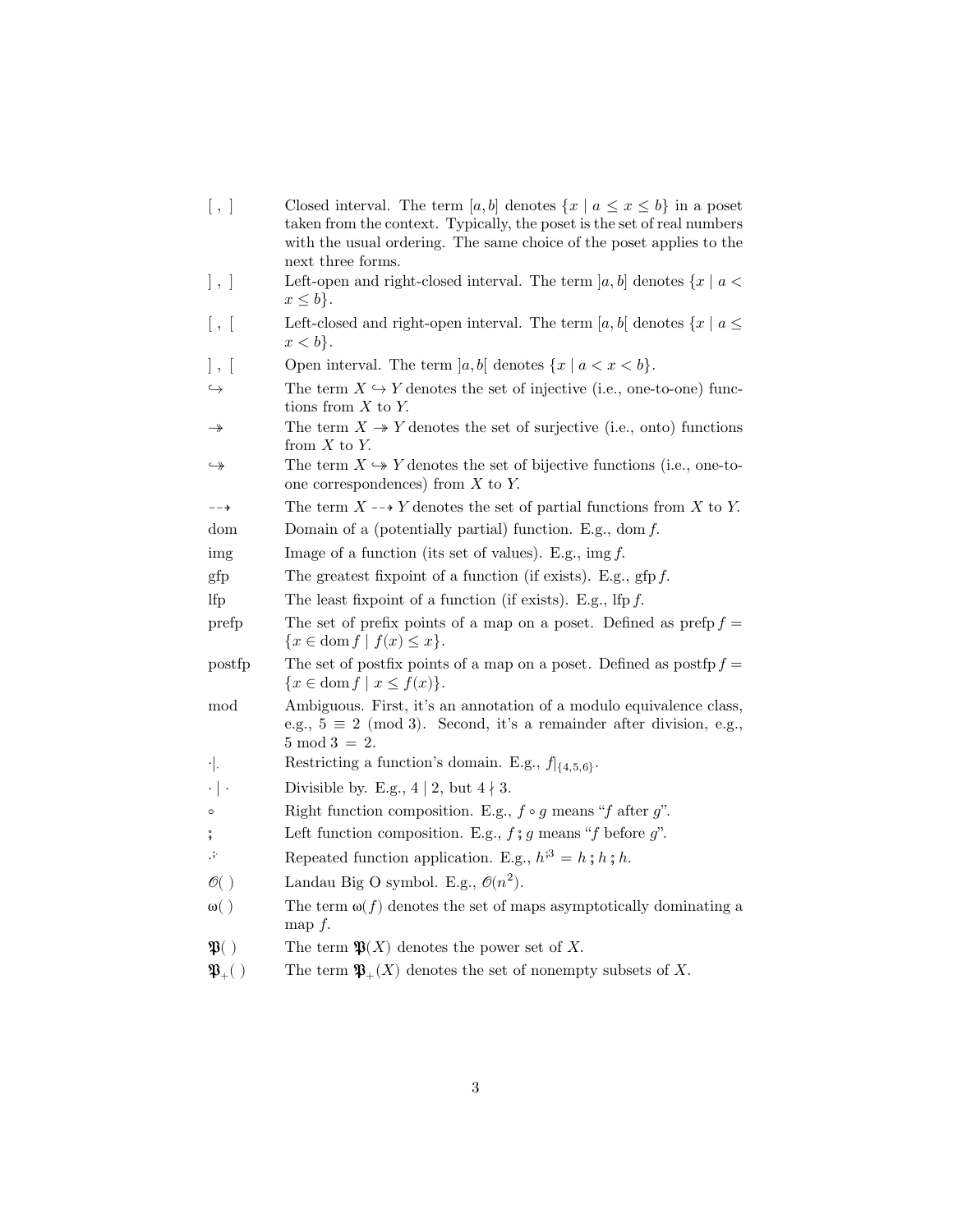|                  | Inherently ambiguous power notation. For a set $X$ and an ordinal                    |
|------------------|--------------------------------------------------------------------------------------|
|                  | (or a nonnegative integer) n, the term $Xn$ denotes the set of vectors               |
|                  | (in other terms, sequences, words) of length $n$ over $X$ . If $n$ is viewed         |
|                  | as an ordinal, $X^n = (n \rightarrow X)$ . For reals a and b, the term $a^b$ denotes |
|                  | the arithmetic exponentiation, e.g., $5^3 = 125$ . For a square matrix               |
|                  | M and a natural number n, the term $M^n$ means the multiplication                    |
|                  | of M with itself n times.                                                            |
| $\cdot^{\times}$ | For a set X, the term $X^{m \times n}$ denotes the set of matrices over X with       |
|                  | $m$ rows and $n$ columns.                                                            |
| $^{+}$           | The term $R^+$ denotes the transitive closure of a binary relation R.                |
| $\ast$           | The term $R^*$ denotes the reflexive-transitive closure of a binary re-              |
|                  | lation R.                                                                            |
| $\omega$         | The smallest infinite ordinal.                                                       |
| $\alpha$         | The term $\cdot^{\leq \omega}$ denotes the set of finite words over an alphabet X.   |
| $\cdot^{\omega}$ | The term $X^{\omega}$ denotes the set of countably infinite words over an            |
|                  | alphabet $X$ .                                                                       |
| $\leq\omega$     | The term $X^{\leq \omega}$ denotes the set of streams (i.e., finite and countably    |
|                  | infinite words) over $X$ .                                                           |
|                  |                                                                                      |

An aside: Though typically the set of finite words over an alphabet  $X$  is denoted by  $X^*$  and the set of finite nonempty words by  $X^+$ , we are not going to use this notation because of clashes with reflexive-transitive and transitive closures.

Other required notation should be introduced on need. E.g.,  $R^*$  may also mean the set of units of a ring  $R$ ; writing  $L^*$  may mean the dual space of a vector space  $L$ , etc. It is acceptable to overload star in the right superscript position. But, if the reader does so, the contexts must clearly determine the current meaning.

Similarly, terms such as  $R^+$ , [x],  $\langle a \rangle$ , x:y, etc. can also be ambiguous. They are often overloaded, so they should be defined on need, and their meanings should be clear from the context.

## **3 Alphabets**

Sometimes the Latin alphabet is not sufficient to give names to variables and constants. Therefore, feel free to use the Greek, Hebrew, and Cyrillic alphabets. But beware that certain concepts are bound to more-or-less fixed symbols, e.g., lambda terms, the ratio of the circumference of a circle to its diameter, the cardinals, the shuffle operator, Galois connections, upper closures, etc.

### **3.1 Greek**

Capital: ΑΒΓΔΕΖΗΘΙΚΛΜΝΞΟΠΡΣΤΥΦΧΨΩ. Small: α β γ δ ε/ $\epsilon \zeta$  η θ/θ ι κ λ μ ν ξ ο π/ $\overline{\omega}$  ρ/ $\varrho$  σ/ς τ υ φ/φ χ ψ ω.